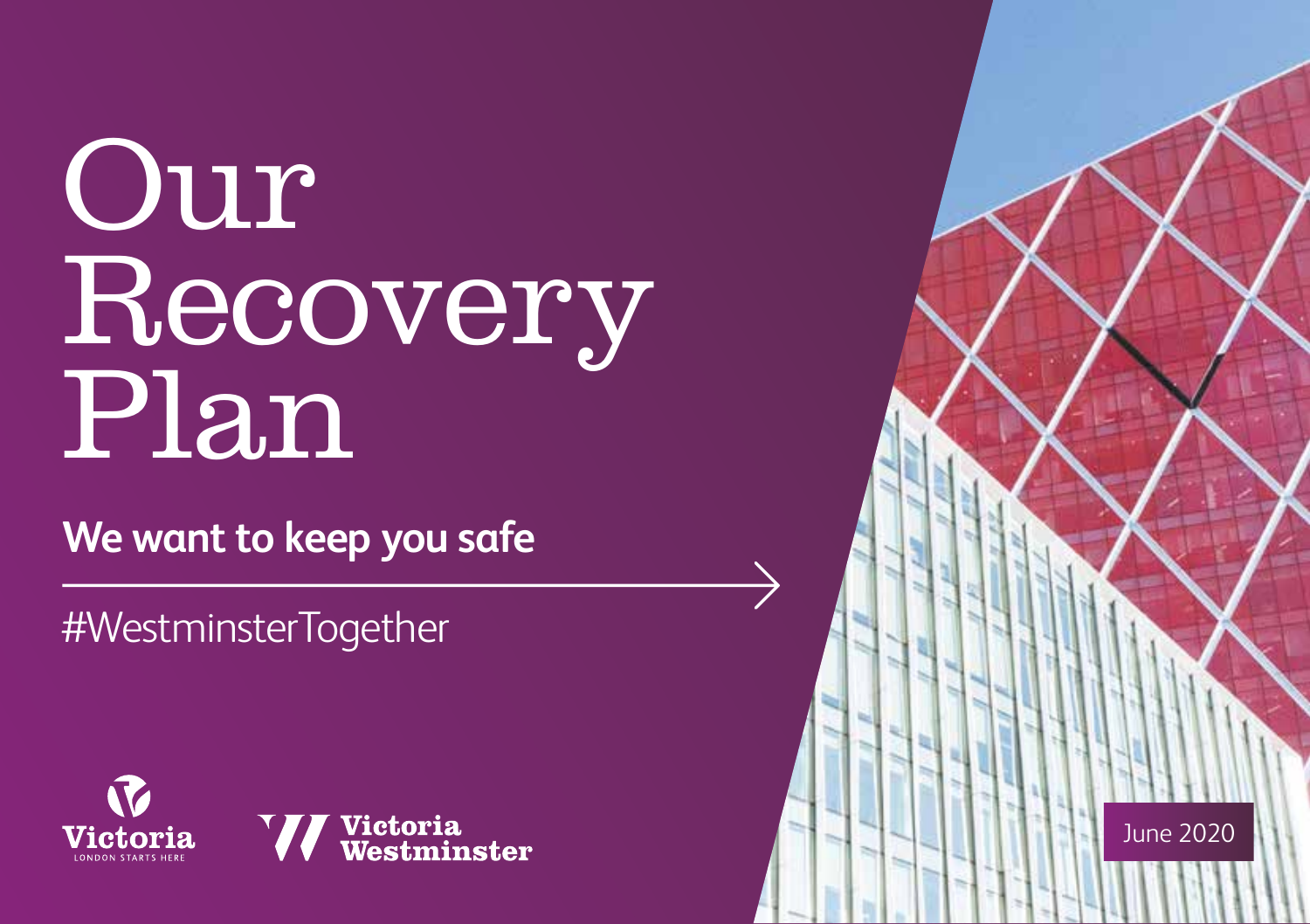Our recovery plan is phased into four key stages.

### Stage 4

#### **12 months to 3 years**



Taking into consideration the long term changes to the way the community will work



#### Stage 3 **6 months**

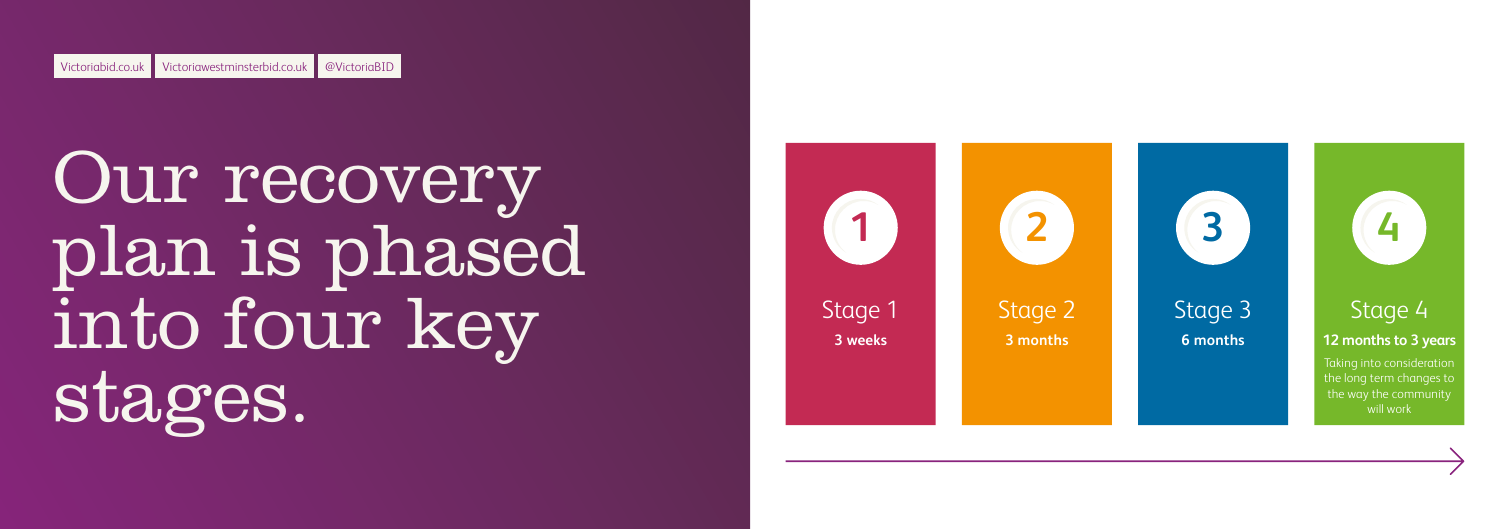## There are four core elements to our recovery strategy.

Communications and Marketing/Business Support

Coordination, planning and data 1.



### Public realm/ on-street interventions 2.

### Lobbying policymakers 4.

3.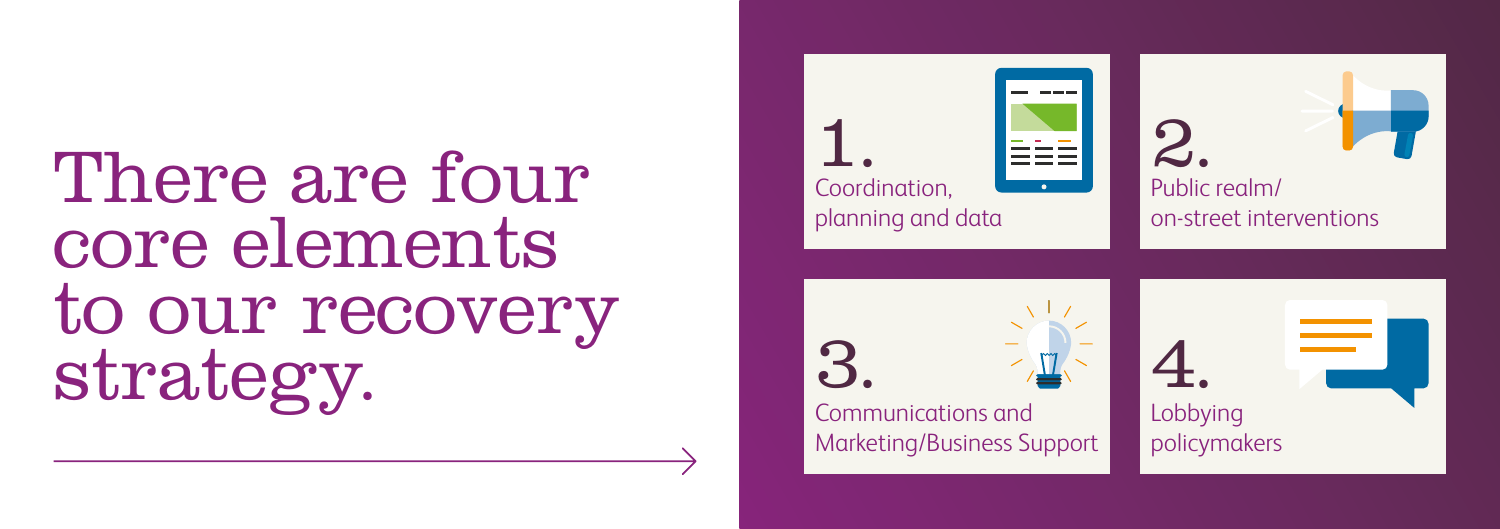

### 1. Coordination, planning and data

It is important that we **work collaboratively with partners as we develop our recovery plan**. We cannot simply look at our own footprint but must think more broadly looking beyond BID boundaries.



Working with key partners across London such as TfL, Network Rail, Westminster City Council, The GLA

# **Planning**

Commissioning new research over the phased recovery (economic analysis and business resilience)



# **Data**

Gathering important data from business members and latest public opinion polling to inform appetite to use public transport and work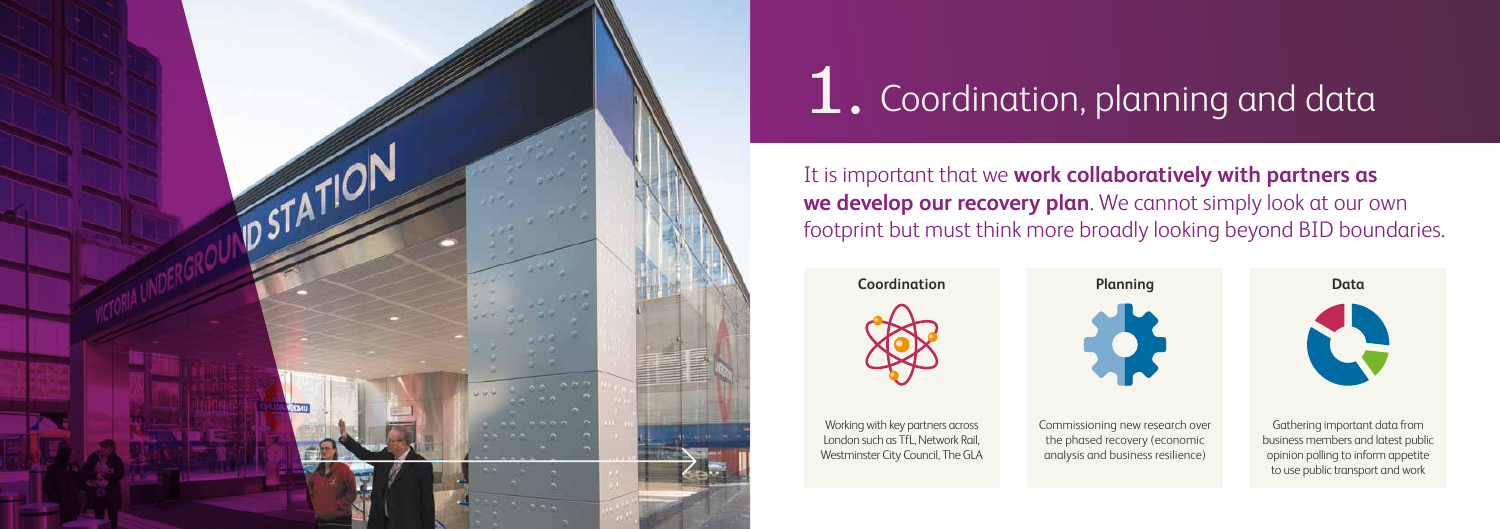### $2.$  Public realm/on-street interventions

It is crucial the South Westminster BIDs work with partners to **ensure our footprint is as safe, clean, welcoming** and accommodating to social distancing as possible. Here are a number of ways we are  $^\prime$ helping to keep you safe:

#### **Cleaning**

The BID's enhancement teams will deliver regular deep cleaning of the footways across the South Westminster area



#### **Keep your distance**

We have installed increased signage across Victoria & Westminster to help you adhere to social distancing measures and ensure safe queueing



#### **Security**

Our Security Team continue to work closely with our partners from the Police and the local authority. They are also assisting businesses with vacant units through the phased lifting of lockdown



#### **Hand santiser stations**

We have installed hand santiser stations across Victoria & Westminster where the public can have access to hand santiser for free, where hand washing may not be possible



#### **Local interventions**

We are working with our key local partners to recommend longer term interventions such as additional cycle parking, suitable locations for widening pavements, cycle routes and pop up parks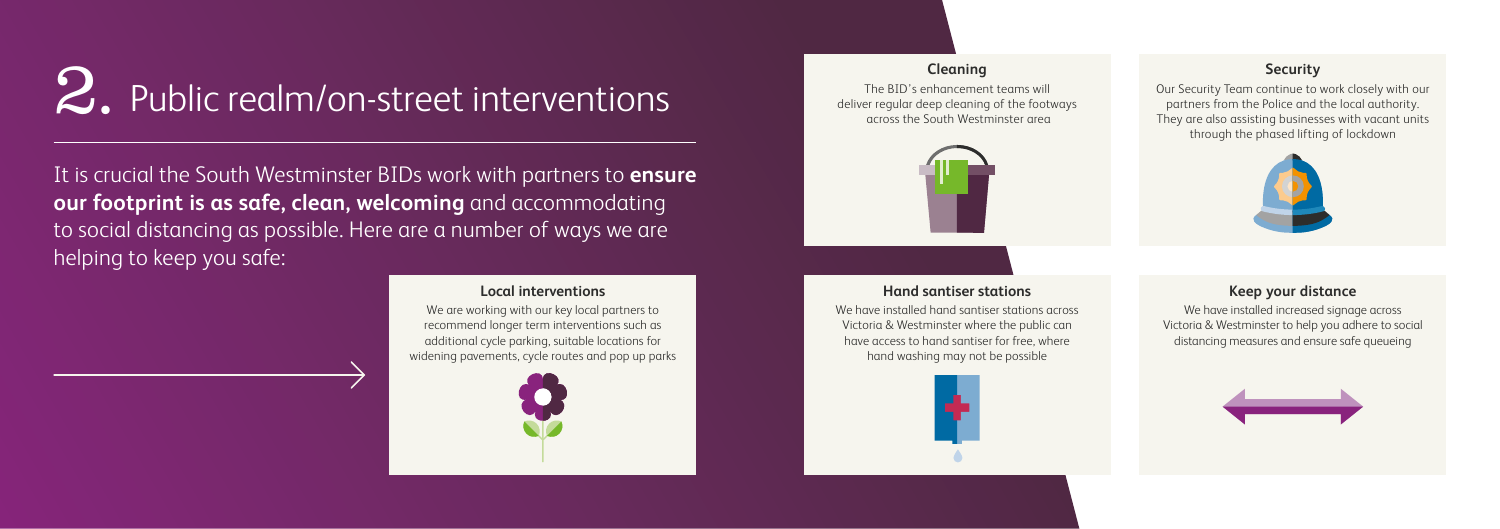

# 3. Communications and Marketing / Business Support

Communicating well with members and those passing through our footprint can achieve multiple positive outcomes; including **safety, wayfinding, reassurance** and assisting businesses with their new ways of working.

#### **Signage**

Improving wayfinding through healthy walking routes



#### **Reopening communications**

Utilising our digital channels to support businesses in this phase of their recovery

#### **Virtual Events Programme**

Continuing with our virtual events to promote local businesses in the interim and to offer wellbeing support for those working from home



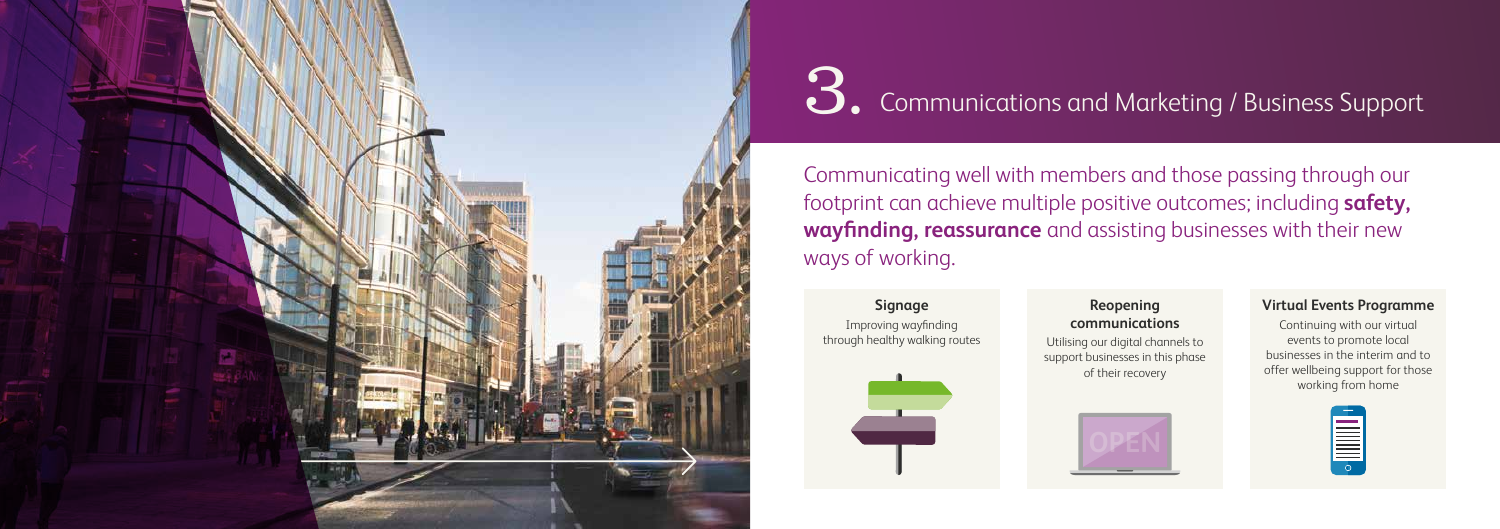### 4. Lobbying policymakers

As the recovery continues our engagement with policy makers and decision makers is more important than ever. We are the voice of business and we want to be **actively championing the needs and priorities of our business communities**.

#### **Business Issues**

We will continue to lobby on the issues that are important to our business community such as financial support, attention for rough sleepers, and a more agile approach to licensing for restaurants and cafés to help with social distancing



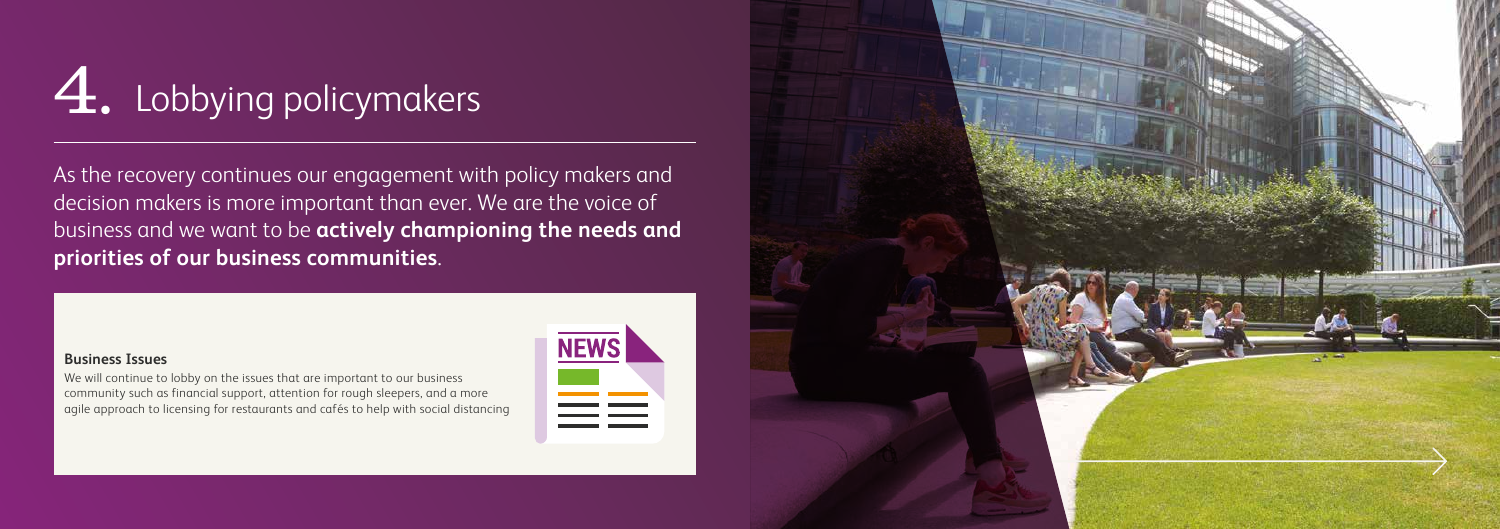

- **Hand sanitiser locations**
- **•** Tube and rail station exits / entrances



### Hand Sanitiser **Locations**

- **Hand sanitiser locations**
- **•** Tube and rail station exits / entrances
- Victoria Coach Station exits / entrances

#### Victoria Westminster BID

## .<br>Hand Sanitiser Locations

#### Key



#### Victoria BID